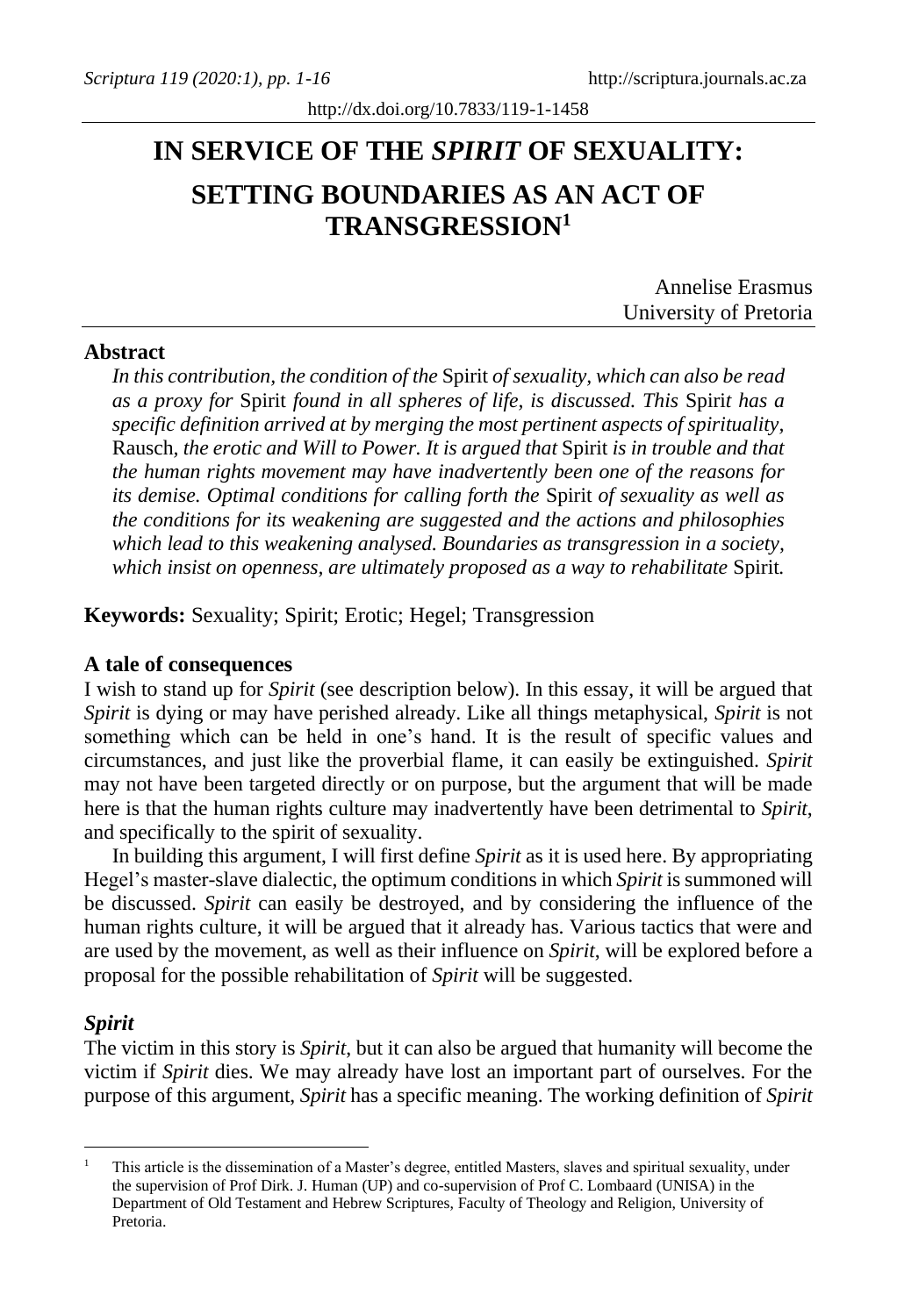proposed here encompasses the concepts of spirituality, the erotic, *Rausch* and Will to Power.

The definition of Spirituality accepted for the purpose of this article is the one coined by Lombaard (2009:107):

Spirituality may be described broadly as the orientation people have to the "big questions" of life. Their orientation to issues such as the meaning or purpose of life, whether or not there is life after death, the existence or not of gods, or a god, or God, and whether all these may be experienced, or may be expressed in this life. These are all existential/experiential matters that cannot be studied in any academic way.

Sexuality is one of the "big questions" of life which combines internal values with the way it is expressed in an intensely personal way.

Nietzsche (1973:92) argued that a person's sexuality influences the very core of his/her spirit. In the argument made here, such a "spirit of sexuality" will be applied as proxy for *Spirit* found in all spheres of life.

Another concept that is incorporated in this working definition of *Spirit* is eroticism. The latter, as formulated by Morris (2013:8), will suffice. She defines eroticism as:

some form of transcendent experience fuelled by sexual desire, complicated by transgression, and exhibiting resistance to language. And if we accept that eroticism is a place where language breaks down, then we must be prepared to find bliss, as Barthes says, between the cracks and in the silences.

This eroticism meets spirituality in the concept of Eros described by Carr (2003:9):

This is a vision of Eros as flavouring all of life. Many people experience such passion most in sexual longing and fulfilment. But others know similarly intense passion when playing music, windsurfing on a sunlit bay, or discussing a new and exciting idea with a friend. So often, the word erotic is taken as equivalent to 'sexual.' Yet the word Eros originates in Greek culture, where it included all sorts of core desires: certainly the sexual, but also intellectual, artistic, and spiritual yearning.

*Rausch*, another aspect of *Spirit* as defined here, was seen by the early Romantics as a transgression of the boundaries between humans and nature, focusing on the individual's experience. *Rausch*, translatable roughly as something like a euphoric and intoxicating ecstasy, is a sweeping away of someone by the forces of existence, taking him/her back to the primordial and animalistic, to before the birth of civilisation (Lebovic 2004:3).

Came (2014:185) wrote that:

(i)f there is to be any aesthetic doing and seeing, one physiological condition is indispensable: Rausch. Rausch must first have enhanced the excitability of the whole machine; else there is no art. All kinds of Rausch, however diversely conditioned, have the strength to accomplish this, above all, the Rausch of sexual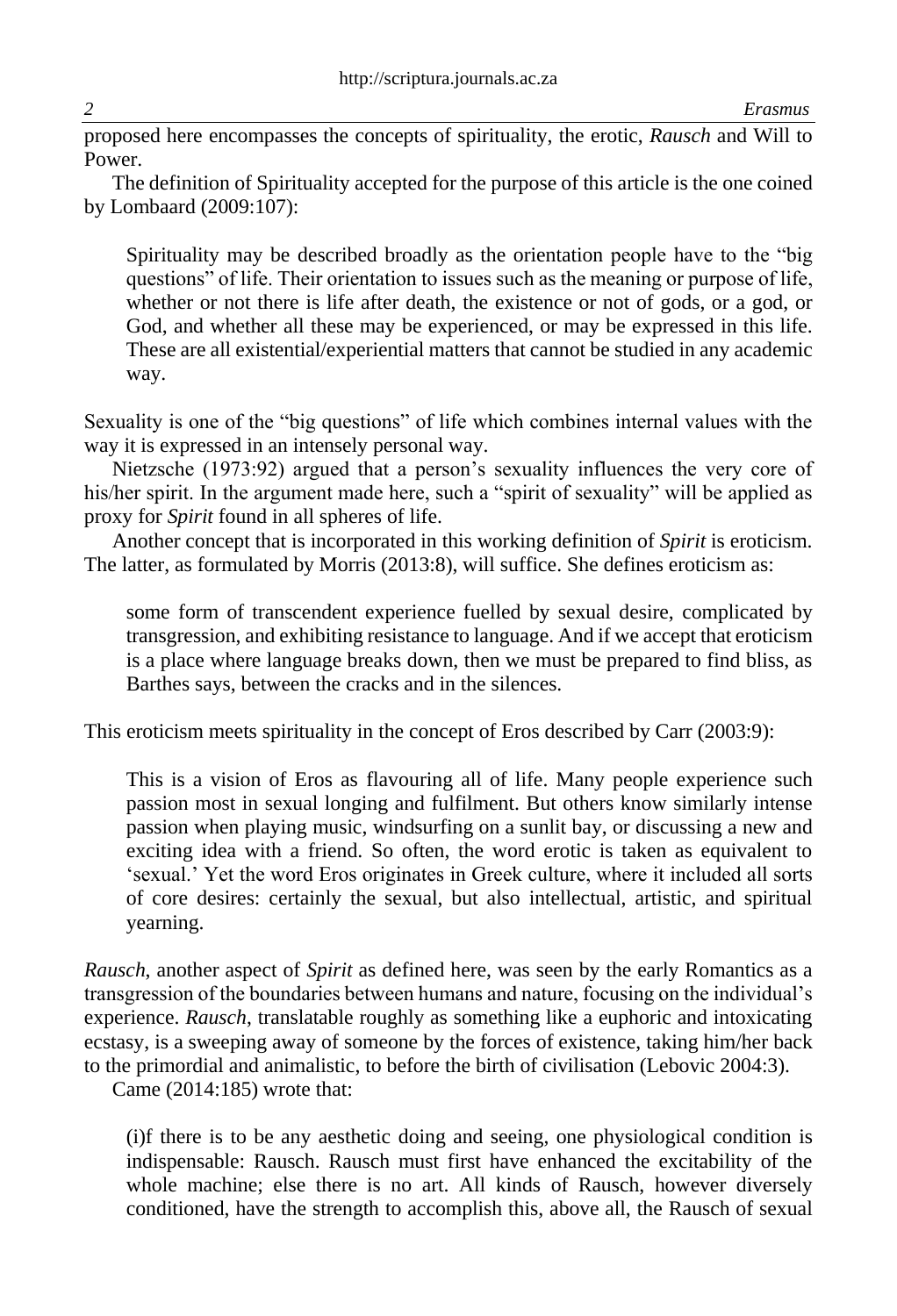excitement … Also the Rausch that follows all great cravings, all strong affects; the Rausch in destruction; the Rausch under certain meteorological influences, as for example the Rausch of spring; or under the influence of narcotics; and finally the Rausch of an overcharged and swollen will.

This leads to Will to Power – the last aspect of the working definition of *Spirit* – which is essentially an active, self-disruptive and eternal self-overcoming. Nietzsche's Will to Power is "a paradoxical formulation, a force that, unlike resolve or striving wills itself outside itself. Through the Will to Power we know ourselves as out beyond ourselves … a thrill of pleasure announces to us the power attained, a power that enhances itself" (Gordon 2001:13).

Thus, four dimensions to *Spirit* as understood here have been identified, namely of spirituality, the erotic, *Rausch* and Will to Power.

*Spirit*, it is argued here, does not merely exist. Specific conditions must exist for *Spirit* to be present. Some classic writers such as Hegel and Nietzsche will be referred to in a philosophical attempt to reflect on a contemporary issue. Hegel's master-slave dialectic can explain these conditions. His narrative about the Battle for Recognition (Fukuyama 1992:193) is an example of a situation where *Spirit* is born. *Spirit* lives and sometimes dies in a "moment." The Battle for Recognition includes all that is needed for such a moment.

# **Summoning up** *Spirit*

Hegel, in the context of this essay, can be seen as the father of *Spirit*. At the very least, he has described through his master-slave dialectic the circumstances in which *Spirit* is born.

A condensed rendition of his master-slave dialectic would be something like this (Erasmus 2017):

Once, before time, there was a man alone in his natural state. He desired to be desired by others - to be recognised by them. He could not see himself and needed someone to make him real. His sense of identity and worth was connected to how others saw him. One day this man encountered another man. At first, he was elated because he could recognise himself in the other person, and he revelled in their sameness. Man, however, wanted to be recognised as man, and this meant being recognised as someone who was able to risk his life. This led to a violent struggle between the two men - a struggle to be recognised by the other. At the end of this battle a winner and loser emerged. The one decided to submit to a life of slavery rather than die. The victor became his master.

This is the moment that leads to action. This is the moment of pure *Spirit* – the moment of energy and possibility. What the action will be, makes all the difference for the argument being made in this essay.

"The need is felt to overcome this particularity, to reinstitute one's own universality as ground of value, and there is thus an attempt to solicit the recognition from the other of one's own absolute freedom and independence. The two interlocutors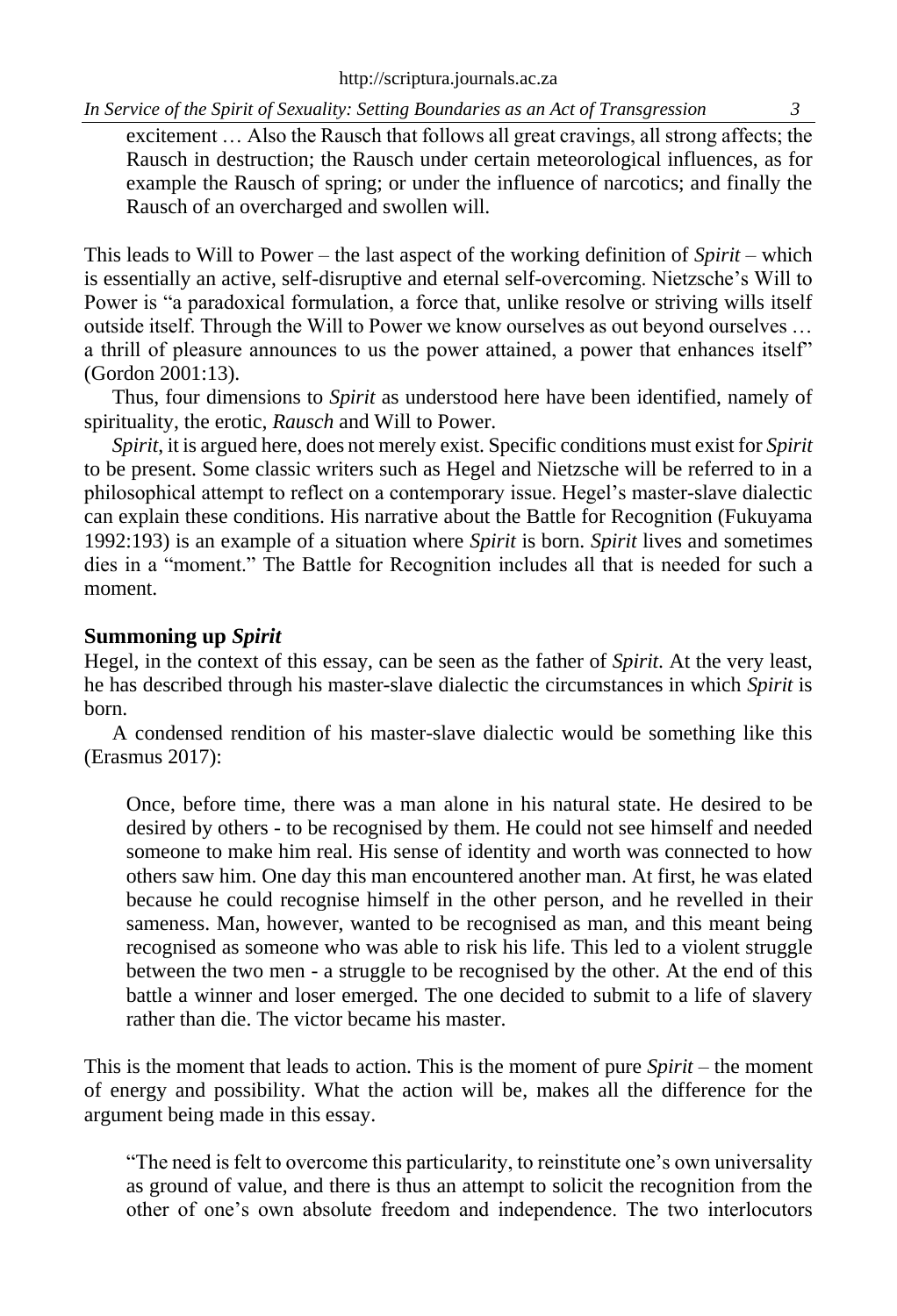hence both try to bring their subjective self-certainty of their value to objective expression. Each desiring subject asserts its master-slave dialectic independence and self-identity by negating the other desiring subject" (Reynolds 2009:12–13).

From this, this author contends that it seems that desire to resolve the conflict is a driving force. It summons up *Spirit*, as defined previously. In line with the focus on sexuality, it is also interesting to note how Hegel saw love:

Hegel conceived of love as an interpersonal relationship of mutual recognition in which the 'natural' individuality or uncultivated self is confirmed (rather than one's social role or contribution to the community). Even sexual relationships involve the reciprocity of knowing oneself in the other in sexual relations; both subjects can recognise themselves in their partner, since each one desires to be desired by the other. In Hegel's view, sexuality thus represents the first form of the unification of opposing subjects (Sinnerbrink 2007:115).

Fukuyama (1992:176) points out that sexual conquest is more than just a physical gratification for which a partner is not always needed. The subjects also desire to be desired by the other. It wants to be desirable. The self that is being recognised is not necessarily the same as the self of Hegel's aristocratic master, but when it comes to deep, erotic love, even the slave longs to be recognised as something more than the sum of his/her physical characteristics. The longing is for recognition of one's worth. It is this longing that fuels *Spirit.*

# **Killing** *Spirit* **softly**

*Spirit* can sadly also be killed. In an ironic twist, Hegel creates the optimum conditions for *Spirit* and then proceeds to work towards dismantling this *Spirit* through negation. The reason Hegel's master-slave narrative is referred to in this article is not because of the end of history he envisages when all tension is negated, but because of the moment of recognition - the moment from where all movement springs. The focus here is the spiritual-sexual possibilities of that moment.

In this article, negation is seen as a negative force. Negation, as defined here, is derived from Hegel's dialectic method where negation is the dynamic aspect that flows from contradictions of categories or identities. Through negation, the static categories are dissolved and adapted to push history forward towards a "whole."

By negation or contradiction, Hegel means a wide variety of relations difference, opposition, reflection or relation. It can indicate the mere insufficiency of a category or its incoherence. Most dramatically, categories are sometimes shown to be selfcontradictory (Spencer and Krauze 1996:14).

Hegel overcomes the particular to move towards a whole, but the whole does not disregard the specific identity or category. Nothing is destroyed; it is raised and preserved like in a spiral (Spencer and Krauze 1996:14).

Is it not possible to extrapolate that Hegel sublimates the "moment" shortly after creating the conditions for it (or, at the very least, he immediately starts working towards its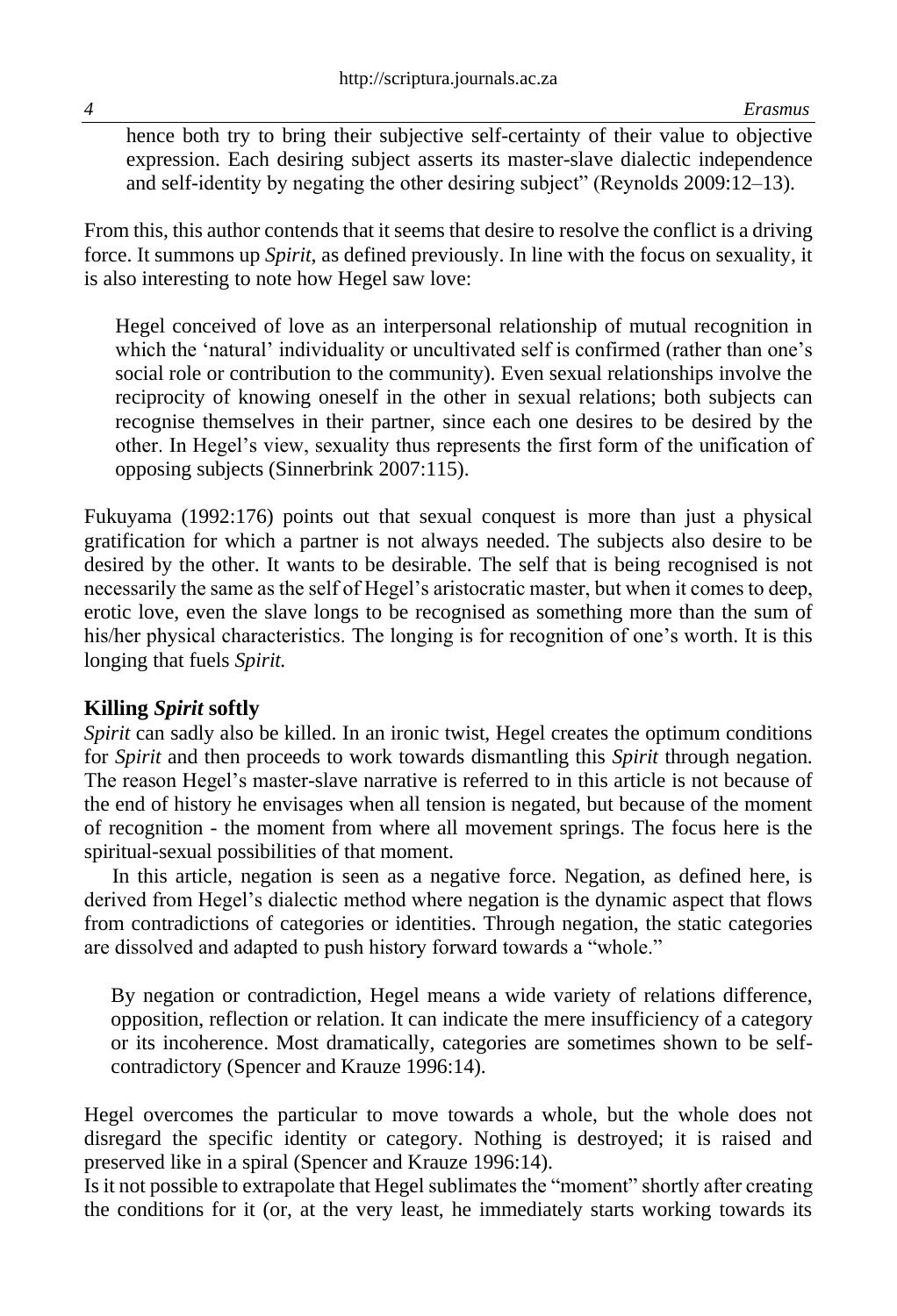negation) and so turns it into something that is non-sexual, or sex without *Spirit*? He is guilty of destroying the moment he created – the moment of tension - by dissolving the tension.

It can be argued that *Spirit* in sexuality is negated in the same way. Žižek (2012: 7) explains Hegel's philosophy of marriage as follows:

The true Pascalean formula of marriage is therefore not: 'You don't love your partner? Then marry him or her, go through the ritual of shared life, and love will emerge by itself!' On the contrary, it is: Are you too much in love with somebody? Then get married, ritualise your love relationship in order to cure yourself of the excessive passionate attachment, to replace it with boring daily custom – and if you cannot resist the passion's temptation, there are extramarital affairs …

Society's approach towards sex has always been to extinguish or control its *Spirit*. In this regard, Žižek (2012:7) says that sexuality is the area where humans detach from nature. Sexuality is not a natural foundation of human lives. In the animal world, sexual perversion or deadly passions do not occur. When Catholics preach that sex should only be for procreation and that sex born of lust is animalistic, they make a mistake. Sex for procreation is the way of the animal sphere.

*Spirit* is thus institutionalised and negated. Tension created by the feelings of passion experienced in the "battle" (desire) for recognition is released as soon as possible and by any means.

# **For the common good**

It is the contention of this author that *Spirit* has been negated as an unintended consequence of the liberal ideal. Kojève may be a good example of this philosophy.

Sinnerbrink (2007:136) wrote that "(t)he novelty of Kojève's approach was to generalise Hegel's account of the Struggle for Recognition across human history, combining it with the Marxist thesis of the centrality of class struggle in historical development." Amending Hegel, Kojève believed that we have reached the end of history by overcoming the opposition and tension between master and slave. He contended that history has begun to institutionalise forms of mutual recognition and that this institutionalisation would make historical action (war, conflict and social struggle) all but redundant.

We have arrived at the 'end of history' a condition of post-historical freedom where the institutional conditions for mutual recognition, and hence freedom, have in principle been achieved. For Kojève the Struggle for Recognition drove history from the first bloody battle; history has ended because the universal and homogeneous state embodying reciprocal recognition fully satisfied this longing (Fukuyama 1992:288).

Kojève understood the costs of modern democracy. In a sense, he understood that *Spirit*  would be lost. "For if man is defined by his desire to Struggle for Recognition, and his work in dominating nature, and if at the end of history he achieves both recognition of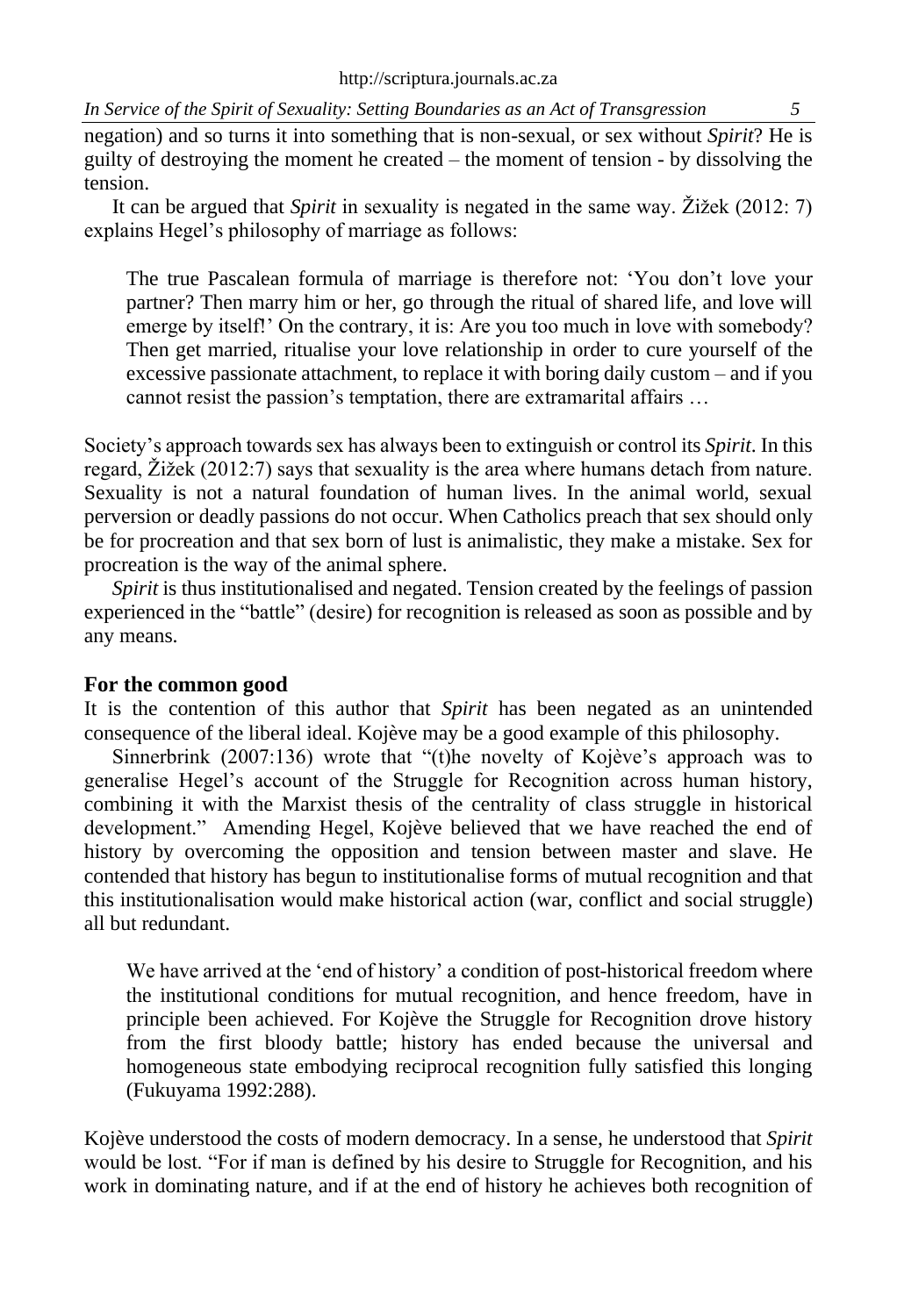his humanity and material abundance, the 'Man properly so-called' will cease to exist because he will have ceased to work and struggle" (Fukuyama 1992: 310).

Despite this realisation, Kojève continued working towards this end. The end of history means the disappearance of historical man. When that happens,

Kojève believes that art, love and play will become merely personal pursuits again. Postmodern subjects will have material abundance and complete security in a new consumer society, but they will not be happy. "On the contrary, they will be content as a result of their artistic, erotic, and playful behaviour, inasmuch as, by definition, they will be contented with it. Cultural aestheticism, mass consumerism and personal hedonism will be our banal forms of post-historical satisfaction" (Sinnerbrink 2007:143). *Spirit*, it can be argued, will not live there anymore.

Circling back to the theme of this essay, it is put forward that inhumane times in history gave birth to moments when *Spirit*, which was needed to lead us to a better world, came into existence. The atrocities of Nazi-Germany propelled us into action; we started to create a world where people would never again be portrayed as some"thing" which has no rights. Fukuyama (1992:311) also commented on this dichotomy when he wrote that "(h)uman life, then, involves a curious paradox: it seems to require injustice, for the struggle against injustice is what calls forth what is highest in man." This is exactly the Catch-22 situation we find ourselves in: injustice calls forth *Spirit*, which arouses our Superman which is sacrificed (negated) to become Human, all too human<sup>2</sup>. Hegel also focused on our humanity, but unlike Nietzsche who wanted to overcome our humanity, Hegel saw liberal society as preserving a positive aspect of the human personality, namely his non-selfish part. Hegel sought to put that non-selfish part at the centre of modern political society (Fukuyama 1992:145).

It is this writer's contention that the "natural" *Spirit* of sexuality also needs special circumstances to flourish and that these circumstances are threatened by the same enemy – negation of tension for the common good. In the case of sexuality, the tension that is negated is not only found in a Struggle for Recognition between the lovers, but also between the "areas" where sexuality flourishes (private) and the public. This tension is being negated in the quest for equality, and this is where the *Spirit* of sexuality is threatened. In the private realm, where societal judgement and morality has no place, the *Spirit* of sexuality can be called forth. By violating this private realm and turning it into something else (the social and political), the mandate of the liberal ideal was overstepped, and *Spirit* was wounded.

#### **Breaking down boundaries in an effort to break down tension**

Since the Second World War, society has focussed on removing boundaries. Humankind saw the horrifying results to which boundaries and difference could lead and decided to break them all down in the name of freedom and equality. Some of the boundaries that fell in the ensuing Battle for Recognition of everyone and everything were the boundaries between private and public, men and women, normal and "kink", and even morality and immorality.

To save everyone, the private could not be allowed to stay private.

<sup>2</sup> Reference to Nietzsche's book, *Human, all too human* (Nietzsche 1996)*.*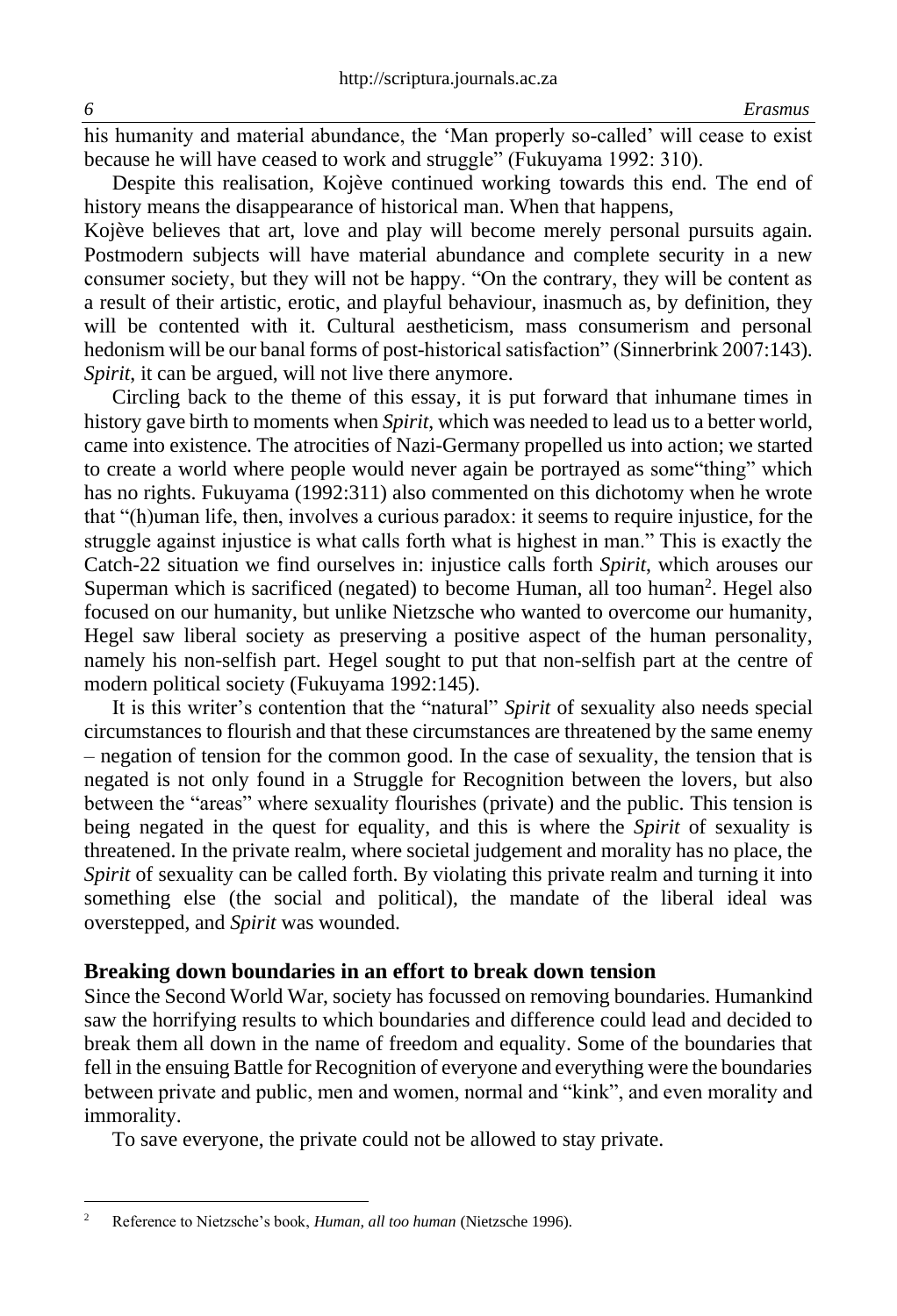Definitions of private and public have, as would be expected, changed quite dramatically through the ages. Today, personal computers and the World Wide Web have forced us to re-define the spheres yet again. It may be helpful to look at how privacy was defined and experienced through the ages.

Ariès (1989, p. 1) writes that humans first started with no privacy. In feudal times there was not room for personal autonomy and solitude. The acts of daily life would be performed in public. At most, places were recognised where a precarious intimacy could take place like a quiet spot in the forest or a corner of a hallway or a hut.

Arendt (1958:28) elaborates on aspects of the "private" and "public" based on ancient Greek thought. She says that the difference between the private and public spheres of life matched the household and political realms in the ancient city-state. They were seen as distinct, separate entities. The home and family were at the centre of a natural sphere. This space was in direct opposition to the political sphere. In the city-state, a man had two "lives" – a private life and political life – and there was a definite distinction between what was his and what was communal (Arendt:24). The most important attribute of the private/household was that it was driven by the inhabitants' needs and desires. Life itself was the driving force. For the survival of the species, man and woman was needed, each with his/her own responsibilities. Man laboured to provide food and woman laboured giving birth – all in service of life. "Natural community in the household therefore was born of necessity, and necessity ruled over all activities performed in it" (Arendt:30).

Habermas (1974:49) says that by "the public sphere" we mean first a realm of social life in which something approaching public opinion can be formed. Access is guaranteed to all citizens. A portion of the public sphere comes into being in every conversation in which private individuals assemble to form a public body.

A third realm, the social realm, is a new occurrence that came into existence in the modern age and found a political form in the nation-state. What is important for the argument this dissertation wants to make here is Arendt's concern with our difficulty of understanding the divide between public and private and between the polls and the household because of the development of the social. This divide is also between activities that relate to a shared world and activities related to the tasks of maintaining life  $-$  a dissection that was the basis of all ancient political thought and was unquestionable. Today, that division is blurred because we see groups of people and political communities as families who need to be looked after by someone or, rather, by an administration. This super-family is now called a society and its political organisation is called a nation (Arendt:28).

Mabille (2016:1) says "(t)he birth of the intimate sphere is closely associated with the explosion of individualism in the eighteenth century, its emblematic figure being Jean-Jacques Rousseau with his search for authenticity." Rousseau did not rebel against the oppressive state but against society's "perversion of the human heart" by intruding into the most intimate part of humankind. Before then, this innermost part did not need any protection. "The intimacy of the heart, unlike the private household, has no objective tangible place in the world, nor can the society against which it protests and asserts itself be localised with the same certainty as the public space" (Arendt 1958:38).

The private has been immensely enriched through modern individualism. It is, however, important that it must be opposed to the social as well as to the political. The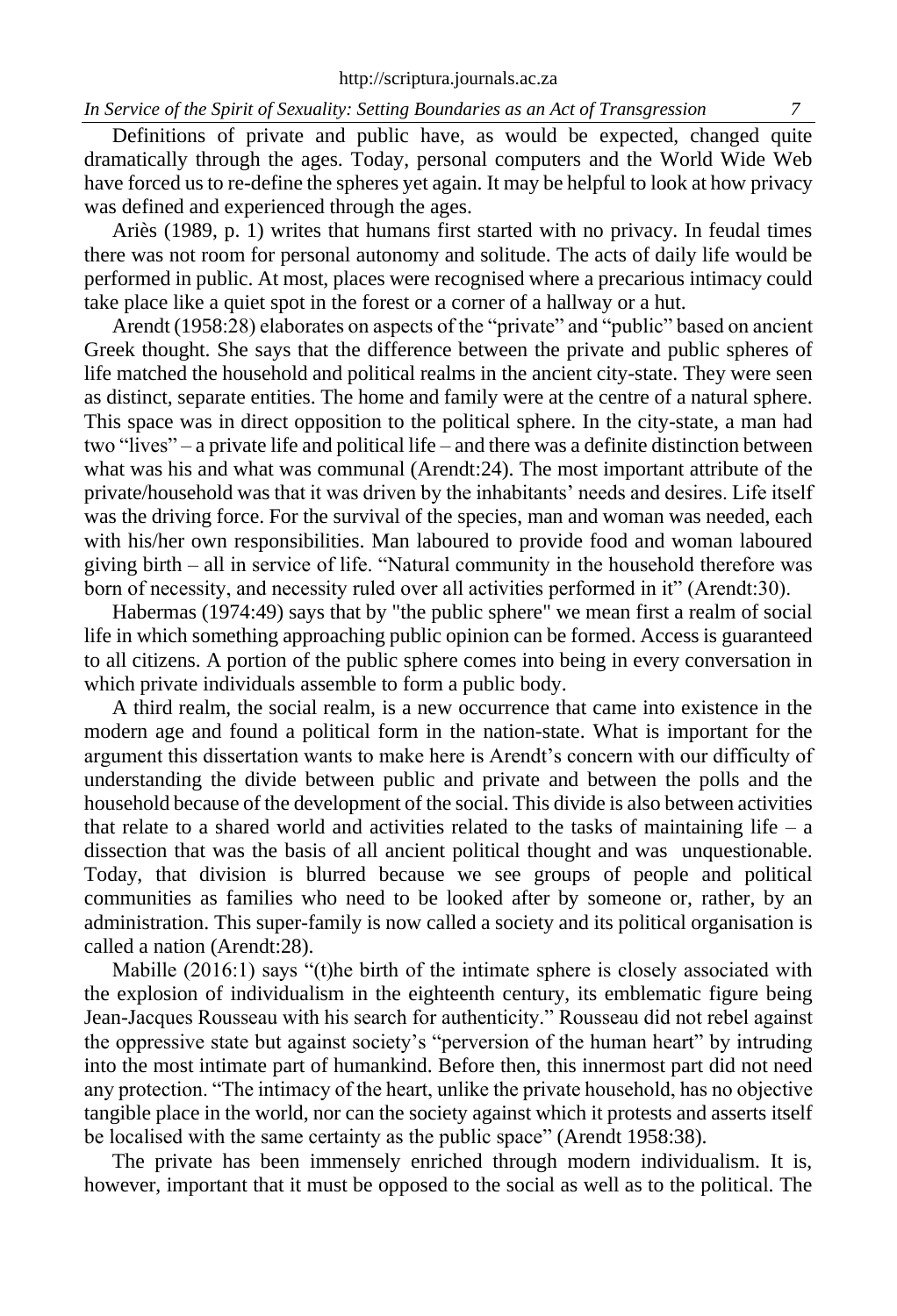most relevant function of modern privacy, according to Arendt (1958:38), is to shelter the intimate. This, it is argued here, did not happen.

Tuttle (1986:296) has observed that sex and sexuality has been taken from the private and been made public by feminist discourse. In a way foreshadowed by Foucault's observation that the discourse on sexuality has much to do with power and foregrounding, "(t)he concept of sexual politics is at the very heart of modern feminist theory. Like the slogan 'the personal is political' it represents a different way of thinking about male-defined reality, and connects two areas (private = sexual + public = political) which had previously been presumed to be dichotomous" (Tuttle 1986:296).

Echoing some aspect of Hegel's Struggle for Recognition, Arendt says that our experience of reality depends on appearance and appearance depends on the existence of a public sphere where something can "appear" out of the private and intimate. There are, however, a lot of things that cannot survive being exposed to others in the public scene. As an example, she chooses love, as opposed to friendship, as something that can only survive in the private realm. She says it is

extinguished, the moment it is displayed in public. Because of its inherent worldlessness, love can only become false and perverted when it is used for political purposes such as the change or salvation of the world … Indeed, the most intense feeling we know of, intense to the point of blotting out all other experiences, namely, the experience of great bodily pain, is at the same time the most private and least communicable of all (Arendt 1958:52).

This sounds exactly like *Spirit* as the opening section to this contribution described it.

Erotic tension - *Spirit* - is destroyed when private is not private. Sometimes, for this tension to exist there must be a taboo attached to the situation. In this regard, religion, by declaring sex taboo, may have inadvertently been good for *Spirit.* Some sub-cultures are all about the taboo attached to it and about being "underground." A lot of these were opened and "explained" in an attempt to rescue the participants from perceived discrimination or inequality. An example of this was the BDSM<sup>3</sup> subculture, which was "ousted" by the *Fifty Shades of Grey* (James: 2011) books.

#### **Breaking down difference in an effort to break down tension**

Another variation of the struggle for recognition can be found between the genders. This may be the area where the most damage to the *Spirit* of sexuality occurred and where the war of negation was fought most passionately. In feminist theory, "sameness" sometimes refers to same sex or queer theory. This is not what is meant here. The focus of this essay is heterosexual relationships, and other sexual identities are only important in so far as they overstep their own concerns and negatively influence heterosexual relations. This, sadly, happens regularly when a minority of the (sexual) population tries to obliterate gender. "It is one thing to attack other interpretations so as to keep dominating and winning over competing world views; it is another to attack the very source of new

<sup>&</sup>lt;sup>3</sup> BDSM – "The initials refer to many concepts, including Bondage, Discipline, Domination, Submission, Sadism, Masochism, Sadomasochism and related subcultures of Domination/submission, Bondage and Discipline, and Sadomasochism" (Edmunds 201:13)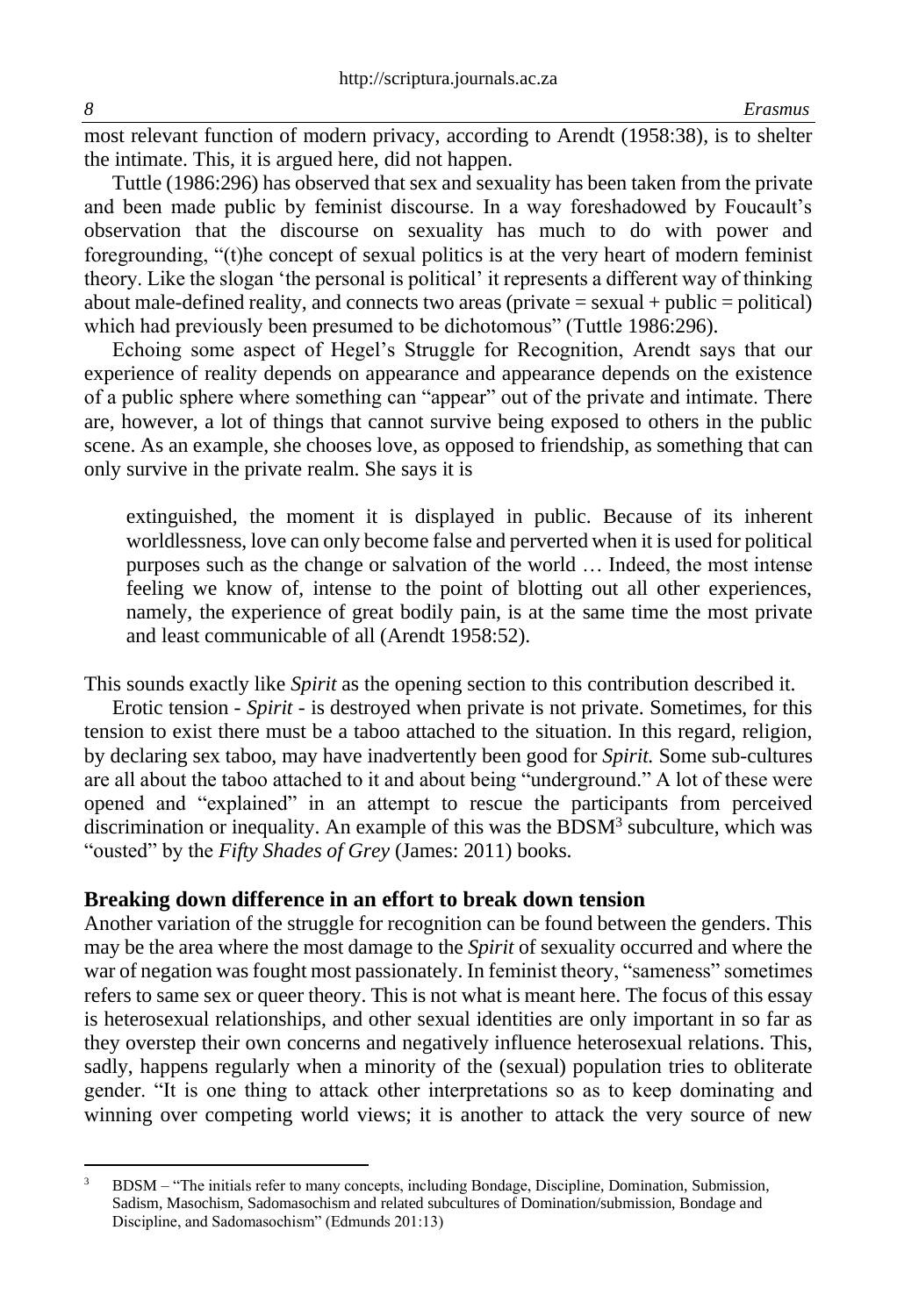challenges, the physiological and intellectual qualities which certain human beings possess" (Tomasi 2007:168).

What a strange position we find ourselves in. We are Hegel's masters and slaves, still caught in the struggle. The slaves are emancipating themselves while also lying in the arms of their masters. Some slaves find themselves in a daily struggle for equal rights and equal opportunities while their bodies burn with desire dreaming about submitting to that same master. The same can be said of men, the current "masters of the universe." While most support women in their quest, it is not always clear how the sexual sphere should change because, for most, this sphere functions different from the rest.

Irigary (1993:12–13) approaches this question from a more metaphysical angle. In *An ethics of sexual difference,* she writes that

… to arrive at the constitution of an ethics of sexual difference, we must at least return to what is for Descartes the first passion: wonder. This passion has no opposite or contradiction and exists always as though for the first time. Thus, man and woman, woman and man are always meeting as though for the first time because they cannot substitute one for the other. I will never be in a man's place; never will a man be in mine. Whatever identifications are possible, one will never exactly occupy the place of the other – they are irreducible one to the other… Who or what the other is, I never know. But the other who is forever unknowable is the one who differs from me sexually. This feeling of surprise, astonishment, and wonder in the face of the unknowable ought to be returned to its locus: that of sexual difference.

Describing something akin to the definition of *Spirit* used in this dissertation, she says that the passions have been distinguished or repressed and reduced. Wonder is not found anywhere except maybe in art. It is never found between man and woman. She says that in the place of wonder came "attraction, greed, possession, consummation, disgust…" But the wonder that would see something as if for the first time and never see the other as an object to own does not exist. This wonder would not try to possess but would leave it free. "This has never existed between the sexes since wonder maintains their autonomy within their statutory difference, keeping a space of freedom and attraction between them, a possibility of separation and alliance" (Irigary 1993:13).

It may appear as if Nietzsche criticised the liberal state. It will be argued that this is not the case. He does, however, criticise the push toward equality that leads to sameness. For him, the will to power and struggle is more important than a will to survive or to merely persevere. He believed that diversity and struggle would lead to a stronger culture. Kelner (1991:14) states the following:

Nietzsche believed that mingling of different races and the development of a multicultural society in which different groups competed would create a stronger European polity that would overcome the banal nationalisms and national chauvinisms of his day. Moreover, Nietzsche constantly theorized gender, class, national, and ethnic differences and thus emerges as a theorist of difference against the homogenising trends of modernity and the tendencies of theorists to wipe out these differences in a more generalised concept of human beings.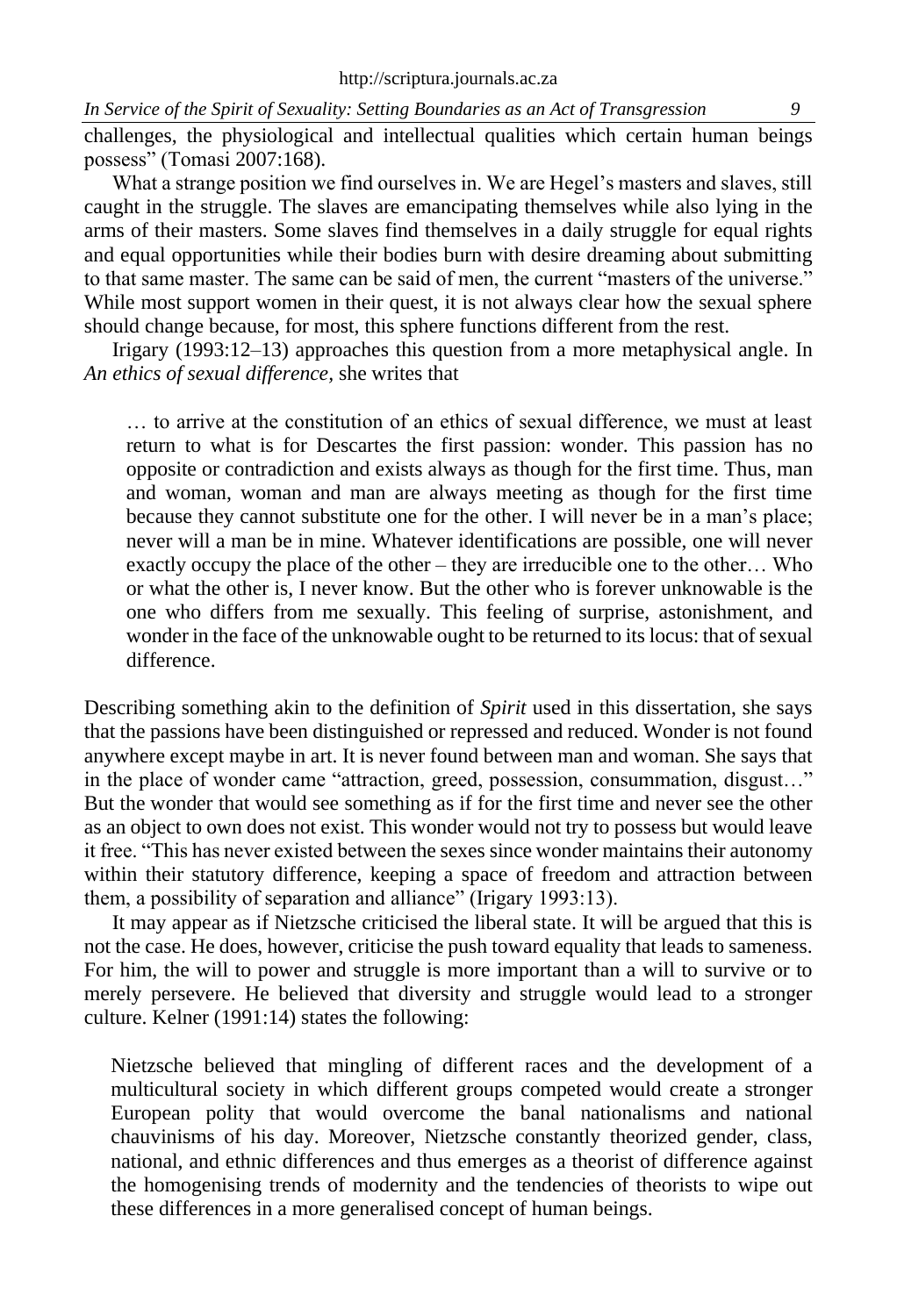# *Spirit* **lives where boundaries meet**

For Nietzsche, ancient Greek civilisation was preferred to modern culture's homogeneity and *jejuneness<sup>4</sup>* . They had a vital culture because they accommodated conflicting ideas, values, and lifestyles. In most of his work, Nietzsche contrasts a Dionysian culture against an Apollonian lifestyle. "Dionysian culture was eminently life affirming, expressive of bodily energies and passions, and bound together individuals in shared cultural experiences of ecstasy, intoxication, and festivals, which Nietzsche believed created strong and healthy individuals and a vigorous culture." This Greek culture of "suffering and redemption" created a "tragic pessimism' that in turn created the conditions in which philosophy and great art led and redeemed humanity and produced healthy and strong societies (Kellner 2000:7).

It can be argued that this is the equivalent of the discord and tension caused by Hegel's Struggle for Recognition. The struggle for balance between the Dionysian and Apollonian is the moment when *Spirit* comes into being. This *Spirit* leads to greatness.

The society Kojève wished to see can be equated to Socratic culture. Kojève negated the *Spirit* he found in Hegel's master/slave narrative in the same way Socratic sensibilities negated Greek passion. For Kojève, human history, which is basically Hegel's Struggle for Recognition, ends when the opposition is suspended. "At this point, true equality through mutual recognition is achieved in what Kojève calls the 'universal and homogeneous' political state ('universal' in the sense of upholding the principle of equality for all, and 'homogeneous' in the sense of eliminating cultural, religious, ethnic and other particularities in favour of equal citizenship)" (Sinnerbrink 2007:140).

A healthy conversation or struggle between these conflicting moralities could have (in keeping with the argument put forth in this essay) been the catalyst for action, for *Spirit*. But this is not how slave morality functions. Slave morality promised a heaven in the future where salvation awaits in return for obedience and submission to institutions and social forces. In this way, powerlessness and ressentiment was turned into social control and discipline - "herds" who obey the dominant morality. For Nietzsche, the result of this subjugation through the repression of the body was the frustration of instincts (Kellner, 2000, p. 6).

A mini narrative may look like this: After fighting for basic human rights, liberal activists eventually campaigned for the freedom to be anyone you want to be. This led to the refutation of biological and sexual differences, amongst other such denials. This emphasis on personal identity led to no-identity and a sameness because everyone became non-descript rather than unique. Does the denial of natural/traditional/biological identities lead to the experience of "all interpretations are false" rather than the intended "experiences of all interpretations are special and valid?" Nietzsche also described this apparent dichotomy. "He saw Christianity, morality, and social conformity levelling individuals into a homogeneous herd, and fragmenting into incommensurate social groups. Both tendencies have indeed accelerated since Nietzsche's day …" (Kellner 1991:25).

We live in the era of slave morality. It can be said that the Struggle for Recognition became a struggle to be recognised as a victim. Choose your identity, choose the specificity of your victimhood, become interdependent, and disappear as an individual.

<sup>4</sup> *Jejune* means lacking in substance, empty, devoid of intellectual nourishment, flat, dull, banal.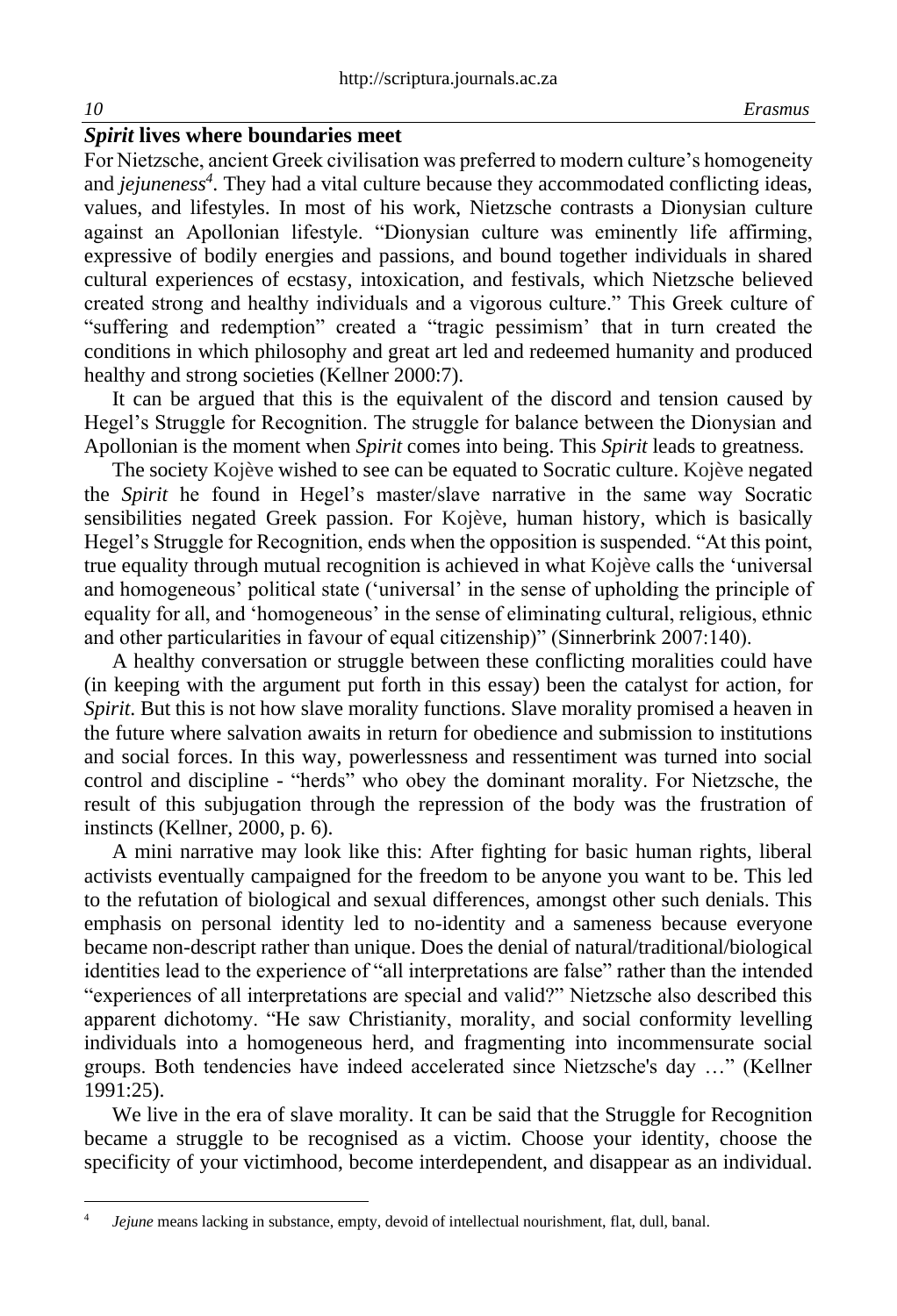This happens when morality oppresses the individual by controlling his/her behaviour through universal and restrictive structures. Morality is inherently something that oppresses individual drives and passions because it is universal. It leads to "excessive subjectivism and inwardness, creating unhealthy concerns with guilt, shame, and conscience" (Kellner 2000:10).

To be able to enforce a specific morality, there needs to be an enforcer. It is also important that society is receptive to this. "… Hegel's *Aufhebung* (sublimation) of the will is therefore not merely individual self-control, but the explicit socialisation of man's interest. It is the explicit recognition by the will that the satisfaction of individual needs lies in social interdependence and interaction" (Houlgate 1986:15).

This levelling negated struggle, and without struggle it can be said that a crisis of authenticity arose. Without struggle the "pre-Socratic discord" Nietzsche looks for in a society and Irigary's "wonder," all disappear. This, for Nietzsche, was nihilism. And what is nihilism if not a condition without *Spirit*?

In *Nietzsche on the Cross: The Defence of Personal Freedom in The Birth of Tragedy*, Borody (2003:80) writes that "ecstasy as a human experience has always been micromanaged by the powers that be, whether by the Alpha males of primitive hunter-gatherer tribes or the bureaucratic power-functionaries of the Modern State." The managing of morality is one such example. It is the opinion of this author that the moment of *Spirit* cannot contain morality. Morality has to do with the moment after that, the action following the moment of tension. If that action is the negation of the life-affirming contradictions, *Spirit* will die.

### **Setting boundaries means freedom**

As a remedy for the demise of *Spirit*, I argue that Nietzsche's "method" will lead to the creation of more moments of *Spirit.* As has been explained throughout, Hegel's Struggle for Recognition determines the moment of tension from which the *Spirit* of action flows, but (especially as appropriated by Kojève and some modern liberal movements) his method also leads to negation of this tension. It may be said that universalising recognition inevitably trivialises and de-values it (Fukuyama 1992: 301). Deleuze saw Nietzsche and Hegel as direct opposites. An objection to Hegel's dialectics is that it negates difference and plurality and can therefore not perceive individuation and something "new" (Sinnerbrink 2007:174).

Is it possible to continue creating moments of *Spirit* through the tension of struggle, but without the assumption that the moment needs to be sublimated and ritualised? A natural dissolving of the tension (which is inevitable) may then be followed by the creation of consecutive moments of tension instead of trying to negate the tension permanently. A marriage between Hegel and Nietzsche for the sake of *Spirit* is what is proposed.

Nietzsche is anti-dialectics. In Hegel's case, the process of self-reflection only happens once. In Nietzsche's view, it is a recurring and continual event (Houlgate 1986:10). Sublimation, for Nietzsche, is self-overcoming. It is the control of the instinctual self by the rational self. But the control Nietzsche advocates, is not a negation of *Spirit*. It can even be said that it is done because of *Spirit.*

Nietzsche was the modern-day champion of *thymos* (roughly spiritedness). He reacted to the rise of a civilisation without *Spirit*. He saw the coming of a society of men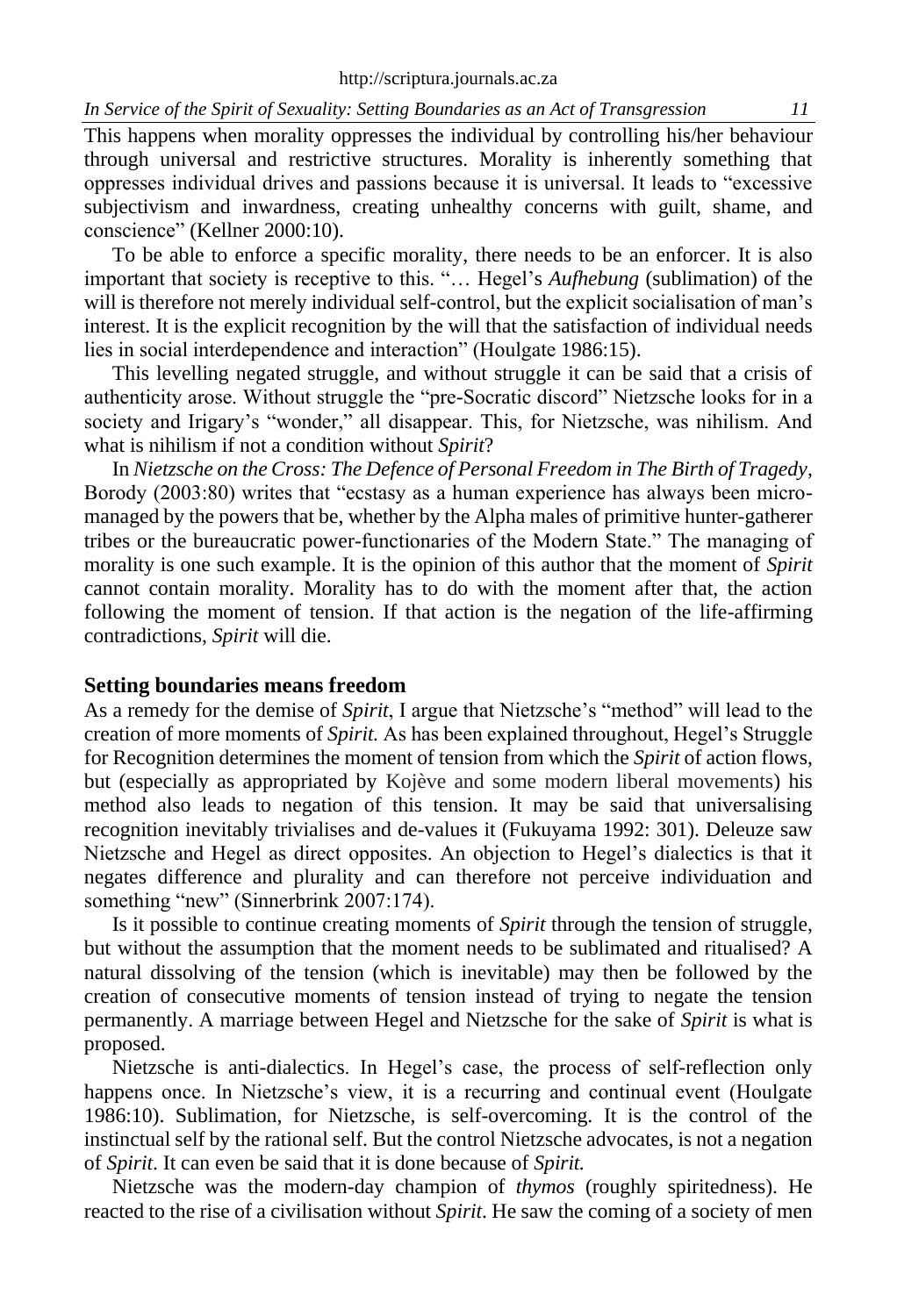who wanted nothing more than their own comfortable self-preservation. "For Nietzsche, the very essence of man was neither his desire nor his reason, but his *thymos*: man was above all a valuating creature, the "beast with red cheeks" who found life in his ability to pronounce the words "good" and "evil" (Fukuyama 1992:188).

For the argument being made here, it is important that Nietzsche is not read as rejecting modern reason and rational enquiry. The point is exactly that he tried to reestablish balance. He called for a reconstruction of Enlightenment. Even negation was not seen as purely negative. Nietzsche believed that a specific kind of sublimation would lead to strong, healthy bodies and personalities. He criticised the repression of natural drives which lead to cruelty and guilt through the conscience. Against this selfrepression, he proposed a sublimation that will refine the natural instinct creatively (Kellner 2000:9).

Rubavičius (2006:69) writes that postmodern thinking is awash with the idea of overcoming or flouting of countless boundaries. These ideas are informed by the concept of transgression. He argues that reflecting on a boundary assumes a possibility that it may be crossed – the act of grasping a boundary mentally is already a crossing of it and this will in time be converted into creative or real action. Boundaries are also confirmed and strengthened through social and cultural struggle. This creates individual and group identities that connect the body, consciousness, and territory (Rubavičius 2006:68). Transgression itself is being "transgressed" or negated through this process. This is,

however, not necessarily true. Rubavičius writes that

(a)n important feature of recent approaches to transgression is that transgression is increasingly understood as a condition of both established and emerging norms as well as of all kinds of identities and normalities. It is the idea George Bataille has infused into much of postmodern theory: what transgression does is not to negate the taboo, but to transgress and complete it. Transgression is needed in order to institute and establish all kinds of boundaries (Rubavičius 2006:69–70).

#### **Transgression and the** *Spirit* **of Sexuality**

According to Paglia (2017:26), the Dionysian side of human nature is best understood through human sexuality. She argues that men created culture and civilisation, which reflects our Apollonian side, to contain women, who symbolise Dionysian forces. She argues that sexual freedom and liberation are modern delusions. "We are hierarchical animals. If we destroy one hierarchy another will come in its place. Both nature and society have hierarchies. In nature it is kept in place by brute force and in society by protection of the weak. Civilisation is our barricade against nature."

Can this be an attempt to return to *Spirit*? Paglia refers to a "point" where two opposing forces meet. This dissertation calls it the moment of stuggle/tension. She calls it by a different name: She contends that

"... (s)ex is a far darker power than feminism has admitted. Behaviourist sex therapies believe guiltless, no-fault sex is possible. But sex has always been girt round with taboo, irrespective of culture. Sex is the point of contact between humans and nature, where morality and good intentions fall to primitive urges. I called it an intersection. This intersection is the uncanny crossroads of Hecate,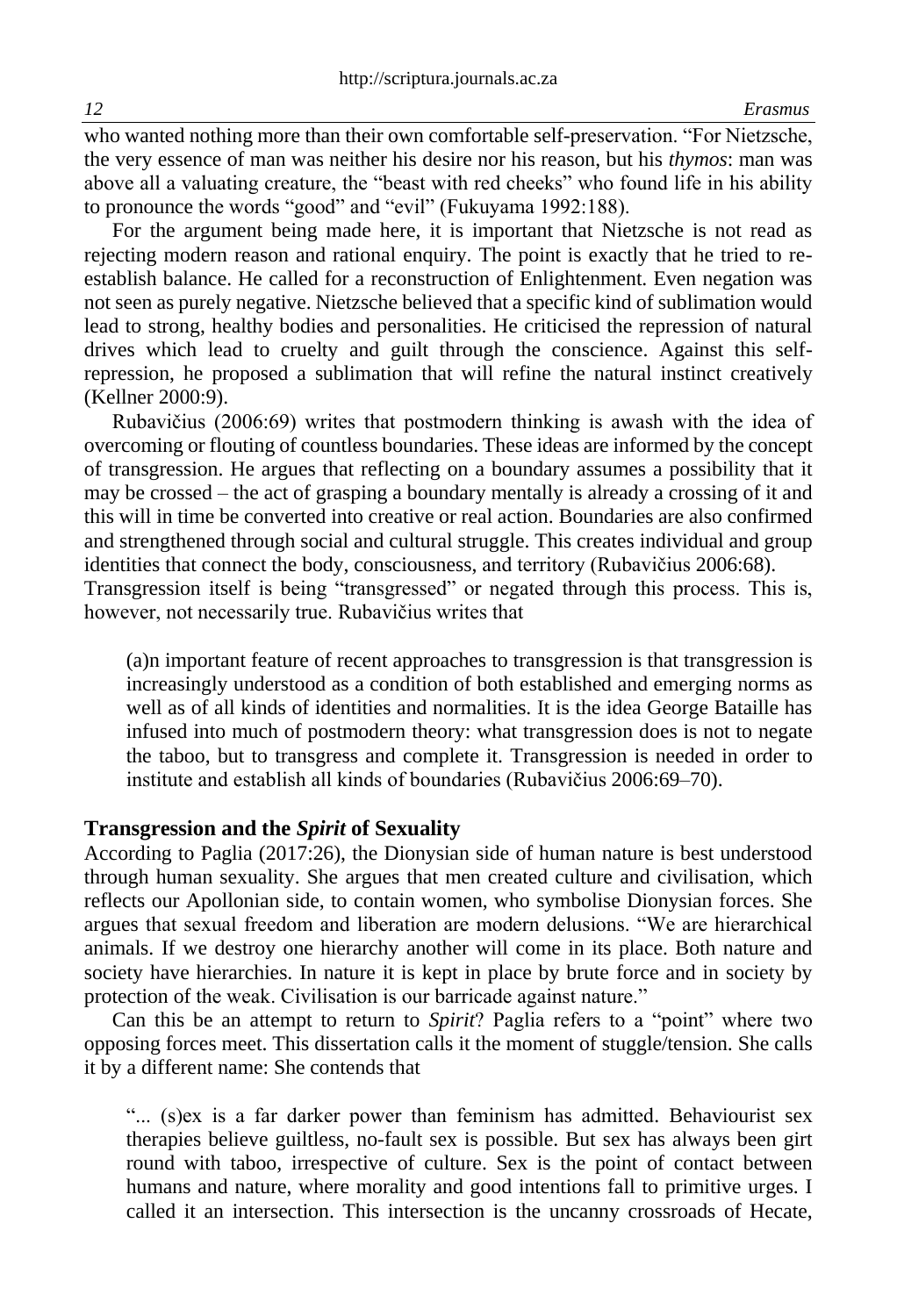where all things return in the night. Eroticism is a realm stalked by ghosts. It is the place beyond the pale, both cursed and enchanted" (Paglia 1991:3).

As an example, BDSM can be defined as transgressive sex. In *When equal becomes the same. The spirituality of sex: Have we lost it?* (Erasmus & Lombaard 2017)*,* BDSM was proposed as an example of a sexual experience that may summon up the *Spirit* of sex by playing with boundaries. Although the suggestion still stands, the cure may also contain traces of that which will kill *Spirit* in the end. BDSM emerged as a pharmakon of *Spirit*.

Nietzsche's Will to Power and Hegel's Master–slave dialectic can both be found in a BDSM scene. In a BDSM situation, the slave is not really a slave and subordinate to the master outside of the scene. As opposed to the slave in Hegel's dialectic, this master is recognised by another "master" even though they pretend to take on different roles for a while. The tension does not come from the desire to be recognised as such because the recognition has already taken place. The tension and moment of *Spirit* comes from "reversing" that recognition and pretending that the hierarchal roles they agreed to assume are real – at least for the duration of the play.

BDSM is a problem for today's liberal society. The insistence by some on, for example, a link between the female submissive/masochist and the fact that it mimics battered women denies the essence of the whole lifestyle. The reason for this uncertainty is the very character of a BDSM scene. Cloudiness is intentionally part of the game. To start with, the BDSM mantra, "safe, sane and consensual" is blurred and not easily determined. "(I)t is because SM is characterised by a subtle play of resemblance and dissimilarity, a structure of risk, that, for its practitioners, accounts for much of its seductive appeal—and, indeed, lends it much of its subversive potential" (Burrus & Moore 2003:48).

Accusing women of internalised patriarchy is a "paternalistic" and even arrogant allegation, because it denies the authenticity of desires that do not fit into the current moral landscape. By that accusation, the accuser lays claim to knowledge of an ultimate truth which the other apparently cannot see or comprehend. This policing of women's sexuality and fantasies is a way of breaking down the private-public boundary. Criticising BDSM also shows the poor understanding of the lifestyle by those watching from the outside. A submissive may be male or female, and (as explained previously) in BDSM the power lies with the submissive (of any gender). It is exactly the requirements of liberal society that leads to the over-ritualisation of BDSM and, as we have seen, this ritualisation leads to the negation of sexual *Spirit.*

MacKendrick comes to the rescue of *Spirit* by stressing that "context is everything." Each of the "counterpleasures" (as she calls transgressive sex) make perfect sense in their own social and historical context (MacKendrick 1999:11).

Without boundaries, we do not have context. Boundaries are like weights: they weigh us down, but weightlessness is also unbearable. "In the face of the threats of a total weightlessness, an unbearable lightness of being, a universal promiscuity and a linearity of processes liable to plunge us into the void, the sudden whirlpools that we dub catastrophes are really the thing that saves us from catastrophe" (Baudrillard 1993:69). Transgressive sexual practices can be seen as creating a whirlpool which can revive the spirit of sex in the same way that playing along the boundaries of all aspects in life tend to ignite spirit. MacKendrick (1999:17) writes that what most forms of transgressive sex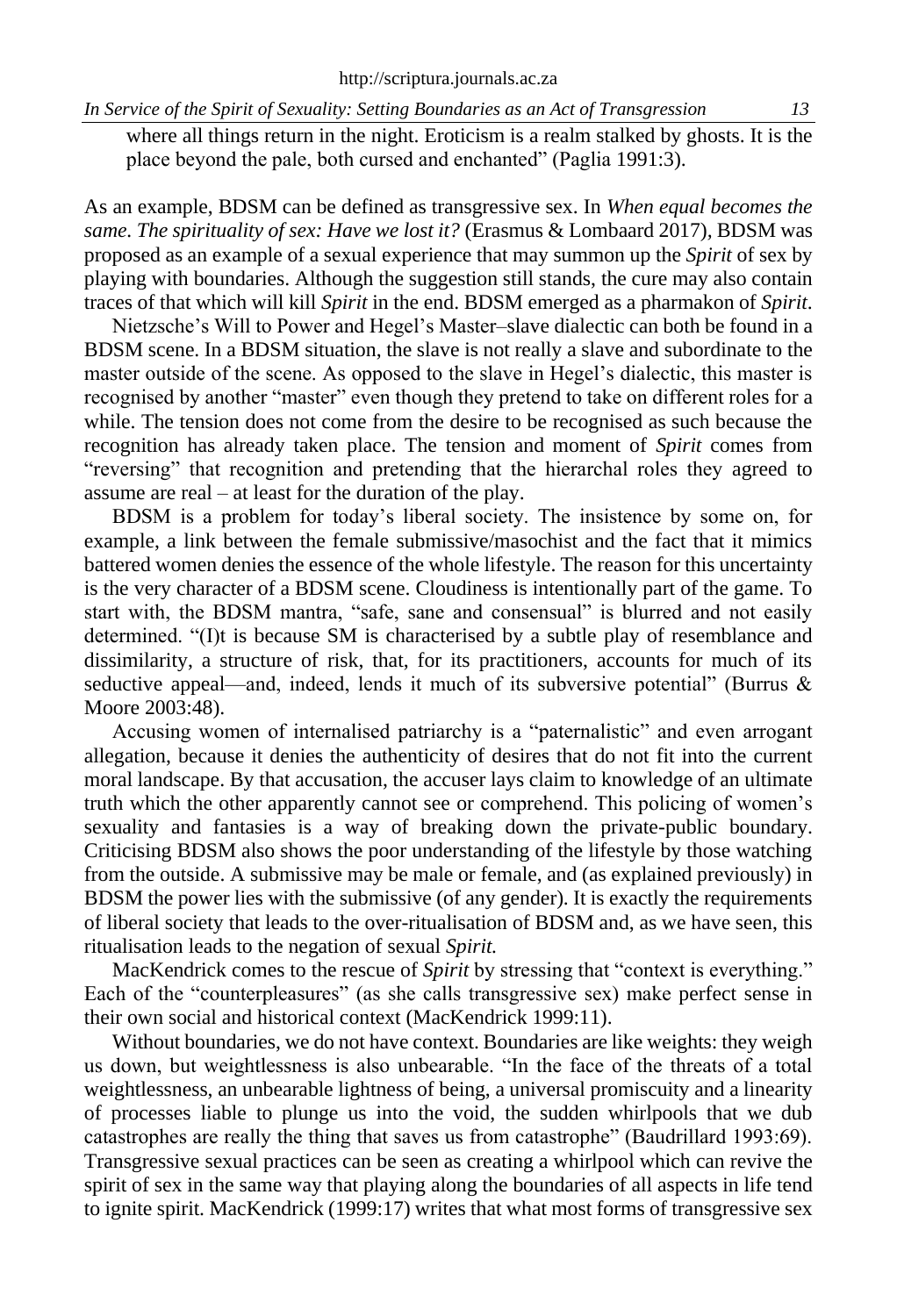have in common are "love of boundary-play." This is wrongly understood as a dislike of limits or a desire to shock society. She says they "delight in the existence of boundaries, that they may be broken and overleapt; in the establishment of limits, that they may be surpassed."

Nietzsche famously argues that good health and self-satisfaction may be liabilities. *Thymos* will seek out struggle and sacrifice to prove to the self that it is better and higher than an animal driven by fear, instinct and need (Fukuyama 1992:305). Not all men are inspired by this struggle just like not all people are attracted to transgressive sex, but for those who are, boundaries against which to frame the struggle are important.

Transgression needs the law. For transgression to become *jouissance,* an opposite principle is needed. *Jouissance* incorporates both movements – pleasure as well as the constraint of the law (Zukauskaite 2003:6). Sexual transgression acquires a positive meaning through Foucault (1977:30–35) when he says:

"the only division possible in a world now emptied of objects, beings, and spaces to desecrate ... Profanation in a world, which no longer recognises any positive meaning in the sacred – is this not more or less what we may call transgression? It … must be liberated from the scandalous or subversive, that is, from anything aroused by negative associations. Transgression does not seek to oppose one thing to another, nor does it achieve its purpose through mockery or by upsetting the solidity of foundations … Transgression contains nothing negative, but affirms the limitlessness into which it leaps as it opens this zone to existence for the first time."

"To transgress is to cross boundaries, but it is boundaries, after all, that mark places" (MacKendrick 1999:3). This place of struggle between establishing a boundary and crossing it, this place of tension, is difficult to find. The place these transgressive pleasures have in tradition is a place of disruption, overriding our understanding of the tradition. As MacKendrick (1999:4) remarks, it is absurd to try to pin-point the place of transgression and set its boundaries. Transgression is perplexing and impassable; its spirit is found in places of rupture and in the work of the philosophers of power, pleasure, and disruption. Bataille understood both the craving for systematic order and the drive to disrupt that order. This is where Dionysius meets Apollo, where spirit lies (MacKendrick 1999:4). The space can be described as edgy at the cut, at the space opened across boundaries where anything may happen. In more than just a physical sense, they can be described as edge-play or limit-pleasures (MacKendrick 1999:18).

The transgression this essay wants to propose as a way of rehabilitating sexual *Spirit*  is not one that wants to break down or negate boundaries. It is one that wants to confirm boundaries. Crossing a boundary does not necessarily negate it if the crossing is not "permanent." For something to be an act of transgression, boundaries against which the act is "perpetrated" are needed. For a boundary to have any meaning, acts of transgression against it are needed. This confirms the boundary. If the modern state pursues its liberal mandate by breaking down boundaries between private and public and between differences and oppositions by striving towards sameness, then it may be a transgressive act to re-establish boundaries. A liberal act (transgression) will be employed to counter the (unintended) harmful effect that the modern liberal state has on *Spirit.*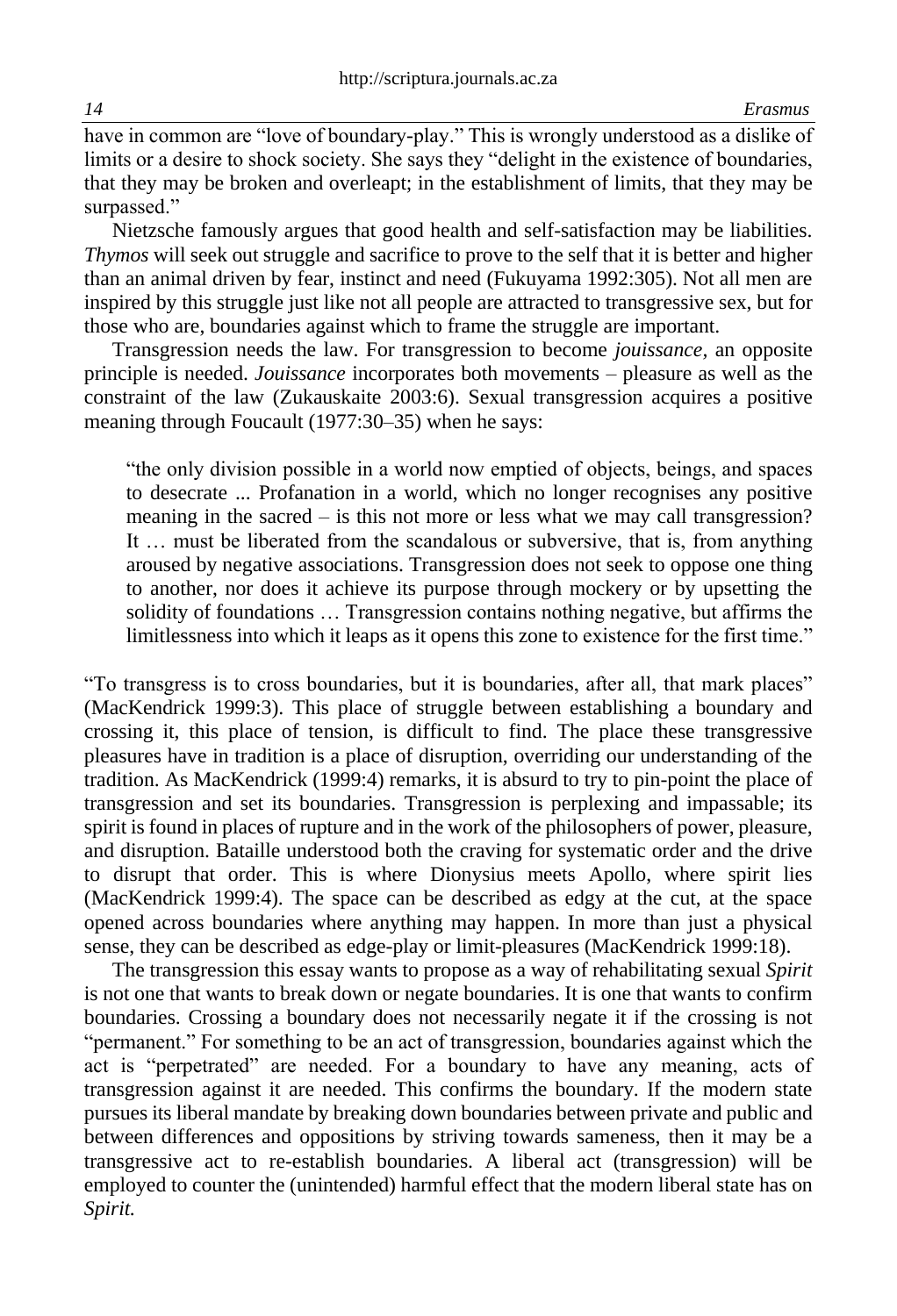Tension found in transgressing boundaries may, in the end, be how *Spirit* will be rehabilitated. An important distinction is that the breaking down of boundaries is not purposed, but rather a transgression where boundaries are strengthened. A perpetual positive tension is the aim – a place where *Spirit* may flourish.

# **Conclusion**

In building the argument above, I followed the following reasoning: first, S*pirit* was defined as a synthesis of the concepts of spirituality, the erotic, *Rausch* and Will to Power as discussed in the first part of this work. The optimum conditions for *Spirit* to thrive were discussed before the inherent danger the human rights culture hold for *Spirit* was explored. Before concluding, transgression as a means for liberating *Spirit* was suggested.

# **BIBLIOGRAPHY**

Arendt, H. 1958. *The human condition*. Chicago: University of Chicago Press.

Ariès. 1989. *A History of Private Life: Passions*.

Baudrillard, J. 1993. *The transparency of evil*. (Verso, Ed.). London.

- Borody, W. 2003. Nietzsche on the cross: The defence of personal freedom in The Birth of Tragedy. *Humanitas*, *XVI*(2), 76–93.
- Burrus, V. and, & Moore, S. D. 2003. Unsafe sex: Feminism, pornography, and the Song of Songs. *Biblical Interpretation*, *11*, 24–52. Retrieved from http://static1.1.sqspcdn.com/static/f/692273/9425524/1289845338413/Unsafe+Se x+Song+of+Songs+Pornography+and+Feminism.pdf?token=vV5JDXf243SiF3fe dFkGIVb7n%2Fw%3D

Edmunds, A. D. 2013. BDSM: What is that? Seeking a definition to the mis/undefined., (Mais 700), 1–22.

Erasmus, A. 2017. *Masters, slaves and spiritual sexuality*. University of Pretoria.

Erasmus, A., & Lombaard, C. J. S. 2017. When equal becomes the same. The spirituality of sex: Have we lost it? *Verbum et Ecclesia*, *38*(2), 1–7. https://doi.org/10.4102/ve.v38i2.1613

Foucault, M. 1977. *Language, counter-memory, practice: Selected essays and interviews*. New York: Cornell University Press.

Fukuyama, F. (1992). *The End of History and the Last Man* (1st ed.). London: Penguin Books.

Habermas, J. 1974. The public sphere: An encyclopaedia article. In *New German Critique* (Autumn, pp. 49–55). New German Critique. Retrieved from http://www.jstor.org/stable/487737?origin=JSTOR-pdf

- Houlgate, S. 1986. *Hegel, Nietzsche and the criticism of metaphysics*. Cambridge: Cambridge University Press.
- Irigary, L. 1993. *An ethics of sexual difference*. New York: Cornell University Press.
- Kellner, D. 2000. Modernity and its discontents: Nietzsche's critique.

Lombaard, C. J. S. 2009. Orgasms and hallelujahs, or, Christian spirituality and sexuality: a missionary position. *Missionalia*, *37*(1), 103–123. Retrieved from http://search.ebscohost.com/login.aspx?direct=true&db=reh&AN=ATLA000178